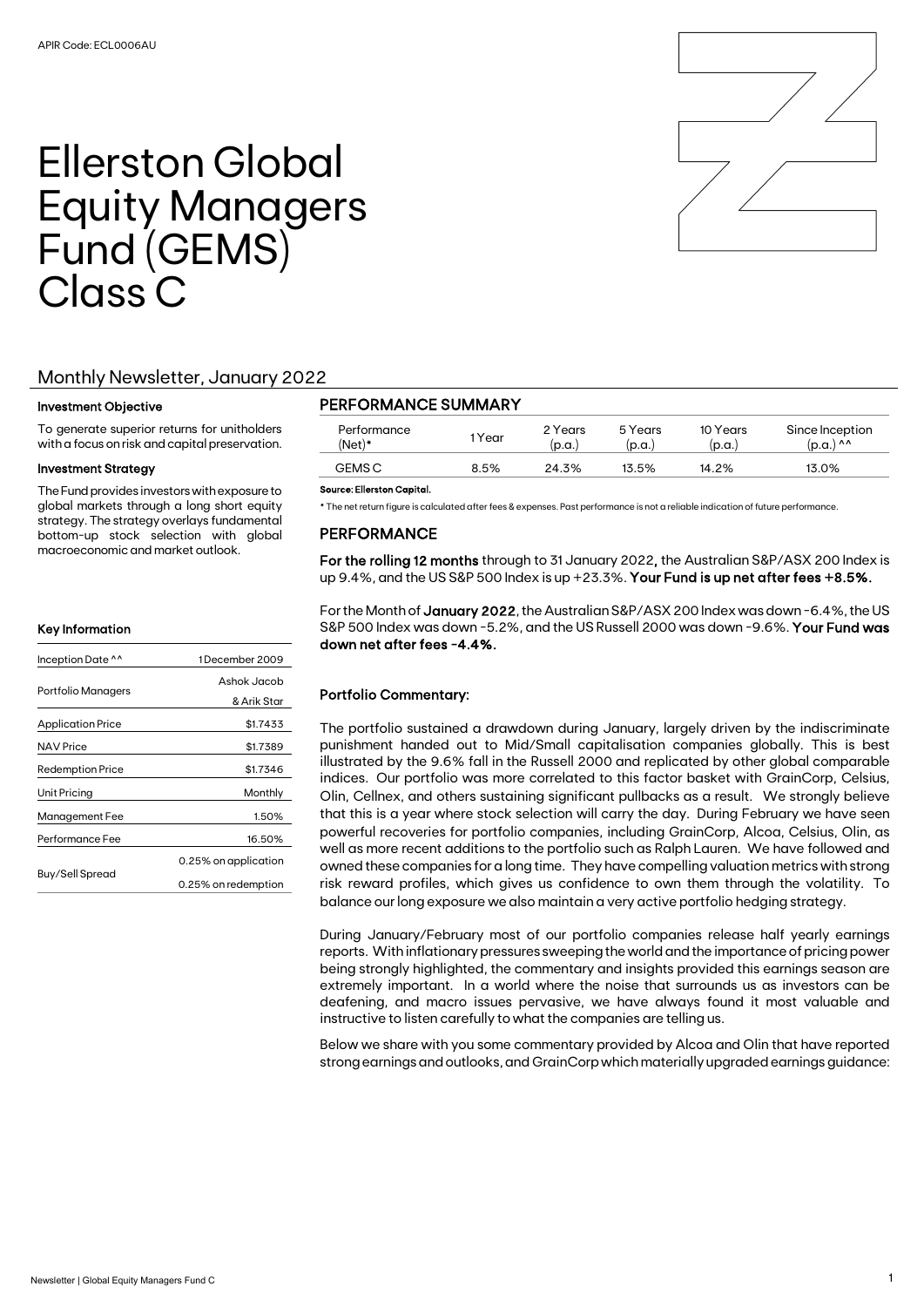# Alcoa – Global leader in the production of Bauxite, Alumina and Aluminium products.

Industry construct - "The global push to reduce carbon emissions is a boon for aluminium demand at a time when supply constraints are becoming more prevalent, particularly in China." "The average view from analysts is that 2021 ended with close to a 1 million metric ton global deficit and another deficit of approximately 1.4 million metric tons is expected in 2022. All of this is happening at a time when inventories are at their lowest level in a decade." "On the demand side, we expect annual global demand for primary aluminium to increase this year between 2% and 3%, relative to 2021. Demand in 2021 had already eclipsed the pre-pandemic levels of 2019." "Despite deficit market conditions in inventories at low levels, we are continuing to see supply constraints due to challenges related to power and the emphasis on sustainable production."

Company - "We've made very good progress in addressing our production capacities to create a set of cost competitive and sustainable operating assets." "Adjusted EBITDA (for Q4) was up from \$168 million to \$896 million sequentially and up \$535 million or 148% compared to last year. Adjusted EBITDA increased 140% from \$1.15 billion to \$2.76 billion (CY 2021)." "We expect higher premiums relative to 2021 and continued demand for any remaining open volume. We continue to benefit from our position as a domestic supplier to the deficit markets in North America and Europe, where regional premiums remain high. The factors supporting higher aluminium prices represent fundamental structural changes that we believe will remain in place over the next decade, supported by a drive towards more sustainable solutions." "Return on equity increased to 33.4% for fiscal 2021." "For the first quarter of 2022, as outlined in the appendix at current price levels, we expect adjusted EBITDA and adjusted net income to be similar to the fourth quarter of 2021. Expected metal index price benefits will roughly offset the raw materials and energy challenges, and improvement from portfolio actions and sales contract pricing are expected to mitigate other seasonal changes and headwinds." "Our adjusted proportional net debt was \$1.1 billion at December 31st 2021, an improvement from \$3.4 billion from year-end 2020, and net debt is now net cash of \$12 million." "And on pensions, our remaining US qualified pension plans are fully funded." "For the past five years, we have worked on improving our foundation, financially, operationally and strategically. Now we are ready for the future." "The structural changes driven by de-carbonization should give low carbon operators like Alcoa a sustained competitive advantage in the future."

Olin – Leading global manufacturer/distributor of chlorine and caustic soda, vinyl's, and epoxies.

"It is time to demonstrate that we have broad control over improving our value delivery in 2022 and that we have multiple 2022 and 2023 growth vectors at all three of our businesses." "The favourable supply-demand structural thematic is up on us and as the world appears to be under-investing in ECU capacity on the order of 17 world-scale ECU plants over the next six years." "The **forward-structural thematic** suggest demand growth is much greater than the supply growth." "The result is that Olin defeats the cycle, expects to deliver \$8 billion of levered free cash flow over the next five years, approximately equal to our current market capitalization, and achieves the improved valuation multiple we deserve." "We must have the right ESG program, so we have decided to raise the bar on some of our targets after having met many of our initial ESG goals earlier than targeted." "I mean the only way that we end up at a \$2.5 billion mark is for these good conditions that we're in right now to continue. The outlook looks better than that." "The scenario is set up where 2022 is likely better performance than 2021 and 2023 is likely better performance than 2022. So even in 2022, we're looking at levered free cash flow liberation of about \$1.6 billion. So just call that \$10 a share, so it's greater than a 20% yield. I think the dilemma we have is that the forward valuation set-up is for an imaginary cliff, that cliff just doesn't exist." "Our expectation for margins in Epoxy is for them to expand from where we are in the fourth quarter. And there are just so many upsides in that business." "We are the best value for the use of our own cash at the moment and we've been leaning into that and we're going to lean into that a bit harder."

Graincorp – Agribusiness leader in storage and logistics, marketing and processing of grains.

"GrainCorp Limited (ASX: GNC) expects to report FY22 underlying EBITDA in the range of \$480 – 540 million (FY21: \$331 million) and FY22 underlying NPAT of \$235 –280 million (FY21: \$139 million)." "Strong outlook reflects the Company's outstanding supply chain execution, continued delivery of operating initiatives, and high global demand for Australian grain and oilseeds." "GrainCorp delivered an excellent result in FY21, and I am pleased to report that we expect this performance to be further improved in FY22." "In addition to a second consecutive bumper crop and the global demand for Australian grain, our strong start to FY22 demonstrates the efficiency of our supply chain and the resilience of our industry." "GrainCorp experienced minimal supply chain issues and provided over 1.5 million tonnes of additional storage capacity for growers in time for the 21/22 harvest and broke multiple site receival records across our network." "The strong harvest, coupled with supply shortages and adverse weather conditions in the northern hemisphere, is driving excellent global demand for Australian grain and oilseeds and strong supply chain margins for grain exports."